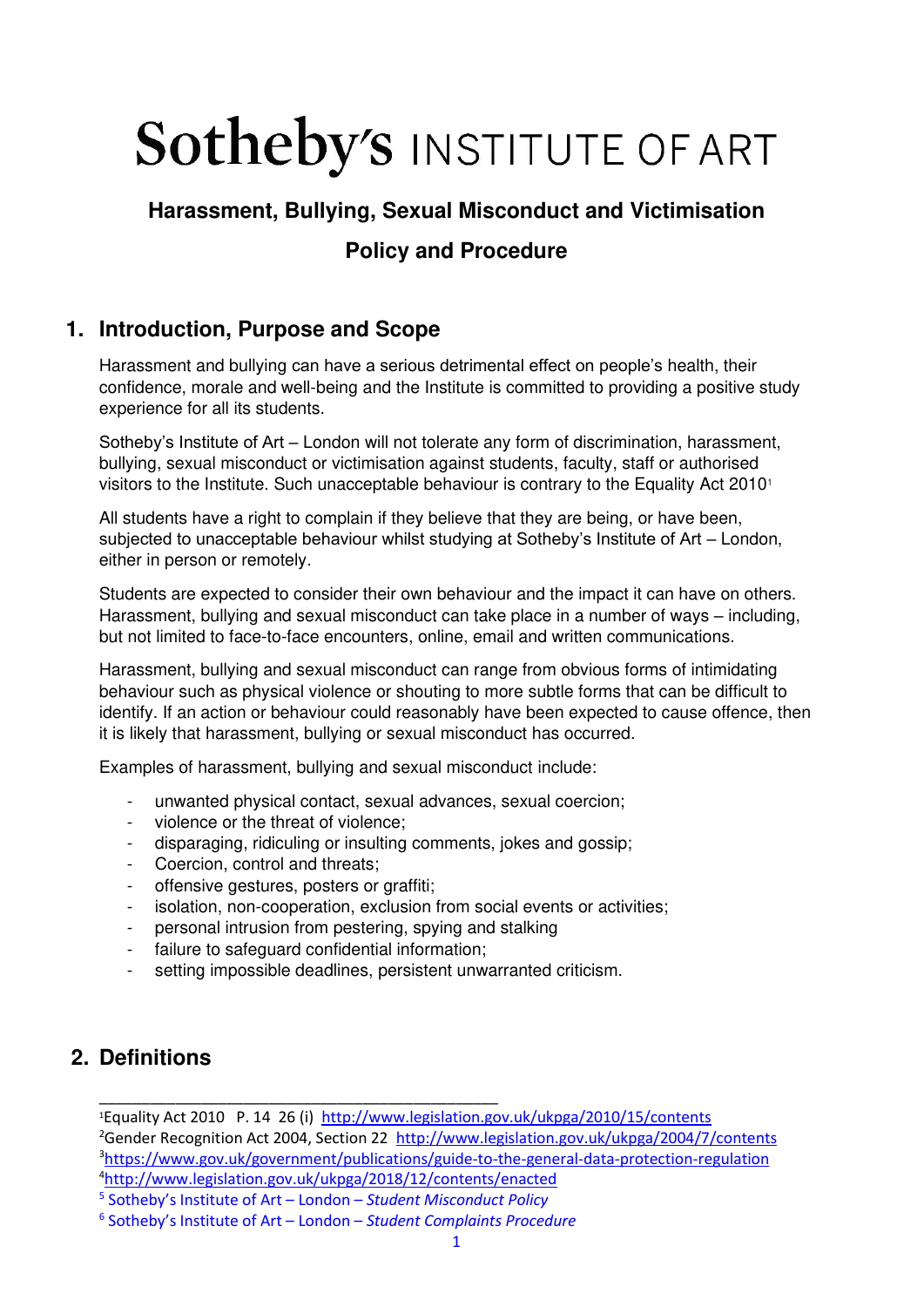#### **[Harassment](https://www.equalityhumanrights.com/en/advice-and-guidance/what-harassment-and-victimisation)**

Harassment (as defined by Section 26 of the Equality Act 2010) includes unwanted behaviour or conduct which has the purpose or effect of violating a person's dignity or creating an intimidating, hostile, degrading, humiliating or offensive environment because of, or connected to, one or more of the following protected characteristics<sup>1</sup>:

- Disability
- Race
- Age
- Religion and belief
- Sexual Orientation
- Sex
- Gender Identity
- Marriage and civil partnership
- Pregnancy or maternity (where interpreted as discrimination)

Under the above definition, we also understand harassment to include domestic violence and abuse (which can also involve control, coercion, threats), and stalking.

Harassment may consist of persistent behaviour, although one single act may be considered sufficiently serious to warrant formal or informal reporting.

A person can make a complaint if they experience harassment because they are perceived by others to have a characteristic which they do not actually have, or because they are linked with a person who has a protected characteristic.

Threatening to expose someone as a member of a protected group is also a form of harassment, e.g. revealing someone being LGBT+, or having a long-term health condition, etc. The disclosure, against their wishes, of someone's gender history is a violation of the Gender Recognition Act<sup>2</sup>.

#### **Bullying**

Bullying is unwanted physical, verbal or non-verbal conduct which may intentionally or unintentionally violate a person's dignity or create an intimidating, hostile, degrading, humiliating or offensive environment which interferes with an individual's learning, working or social environment. It is persistent, offensive, intimidating, malicious, humiliating or insulting behaviour – often associated with the misuse of power or position which aims to undermine the confidence and self-esteem of the recipient. Some examples of bullying include:

- Verbal and/or physical intimidation;
- Ignoring, patronising or ostracising;
- Setting arbitrary or unachievable workloads in an unreasonable manner, and making threats associated with failure to achieve;
- Excessive supervision
- Public reprimand, ridicule, sarcasm or humiliation

\_\_\_\_\_\_\_\_\_\_\_\_\_\_\_\_\_\_\_\_\_\_\_\_\_\_\_\_\_\_\_\_\_\_\_\_\_\_\_\_\_\_\_\_\_\_\_

• Posting offensive comments on social networking sites or in other media;

<sup>1</sup>Equality Act 2010 P. 14 26 (i) <http://www.legislation.gov.uk/ukpga/2010/15/contents> <sup>2</sup>Gender Recognition Act 2004, Section 22 <http://www.legislation.gov.uk/ukpga/2004/7/contents> <sup>3</sup><https://www.gov.uk/government/publications/guide-to-the-general-data-protection-regulation> <sup>4</sup><http://www.legislation.gov.uk/ukpga/2018/12/contents/enacted>

<sup>5</sup> Sotheby's Institute of Art – London – *Student Misconduct Policy*

<sup>6</sup> Sotheby's Institute of Art – London – *Student Complaints Procedure*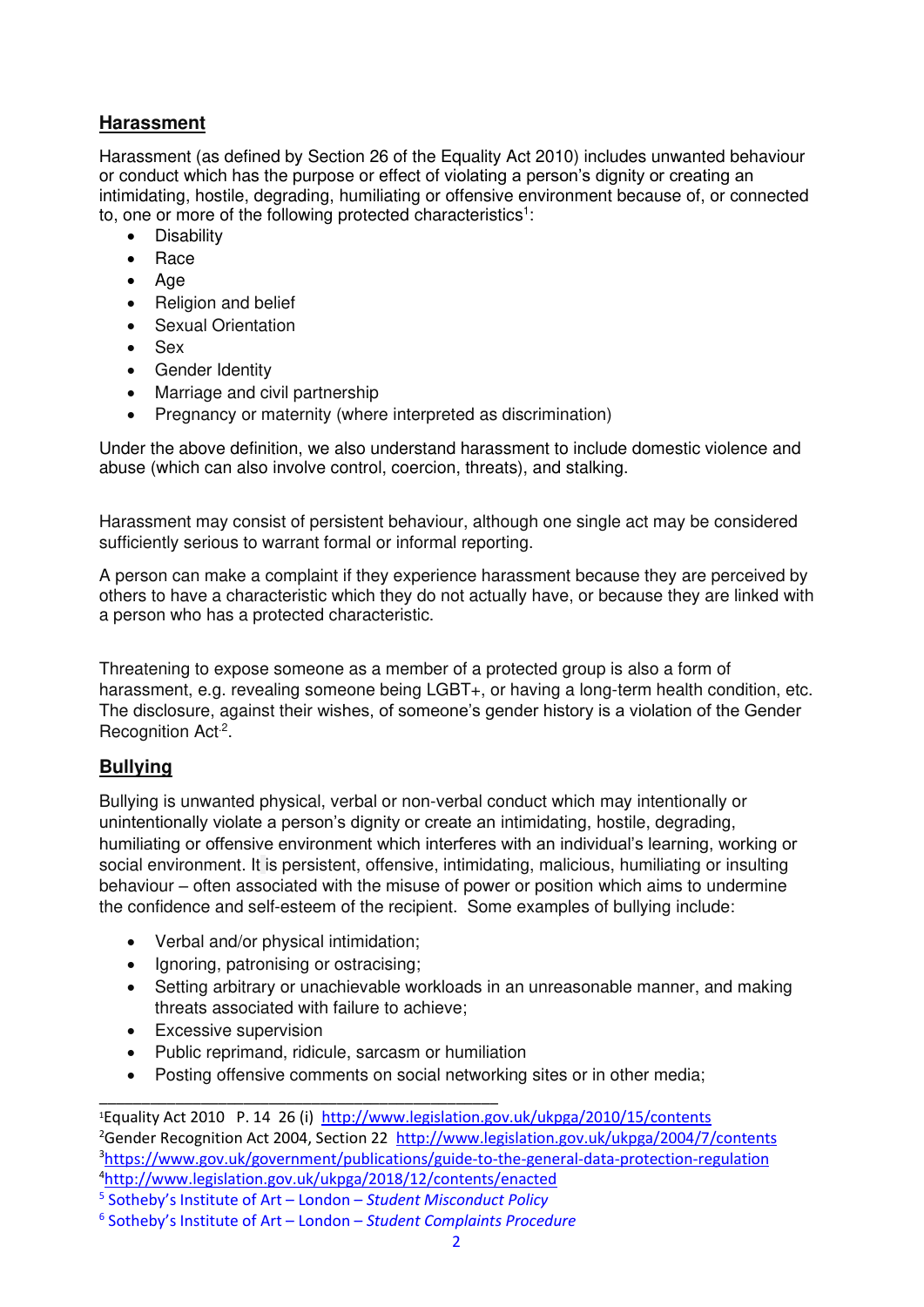- Sending offensive text messages, or emails;
- Intentionally blocking a person's training, learning or development opportunities.
- Threatening to expose someone as a member of a protected group

#### **Sexual Misconduct**

Sexual misconduct is defined as any unwanted conduct of a sexual nature which occurred in person or by letter, telephone, text, email or other electronic and/or social media and includes, but is not limited to, the following behaviour:

- Engaging, or attempting to engage in a sexual act with another individual without consent (including rape);
- Sexually touching another person without their consent;
- Conduct of a sexual nature which creates (or could create) an intimidating, hostile, degrading, humiliating, or offensive environment for others including making unwanted remarks of a sexual nature;
- Inappropriately showing sexual organs to another person;
- Repeatedly following another person without good reason;
- Distributing private and personal explicit images or video footage of an individual without their consent.
- Arranging or participating in events which may reasonably be assumed to cause degradation and humiliation to those who have experienced sexual violence, for example inappropriately themed social events or initiations.
- Exploiting a position of authority to coerce someone into sexual activity.

#### **Victimisation**

Victimisation occurs when someone is treated badly because they have made a complaint about discrimination or harassment, or because an individual thinks that they are doing or may do these things.

Some examples of victimisation include:

- Excluding someone form social situations following a complaint, or rumour;
- Denying someone the opportunity to participate in a project, social event or apply for a placement opportunity because they are perceived to be a 'troublemaker';
- Lowering a student's assessment results because they have made or supported a complaint.

## **3. Measures to help stop harassment, bullying, sexual misconduct and victimisation**

<sup>1</sup>Equality Act 2010 P. 14 26 (i) <http://www.legislation.gov.uk/ukpga/2010/15/contents> <sup>2</sup>Gender Recognition Act 2004, Section 22 <http://www.legislation.gov.uk/ukpga/2004/7/contents> <sup>3</sup><https://www.gov.uk/government/publications/guide-to-the-general-data-protection-regulation> <sup>4</sup><http://www.legislation.gov.uk/ukpga/2018/12/contents/enacted>

<sup>5</sup> Sotheby's Institute of Art – London – *Student Misconduct Policy*

<sup>6</sup> Sotheby's Institute of Art – London – *Student Complaints Procedure*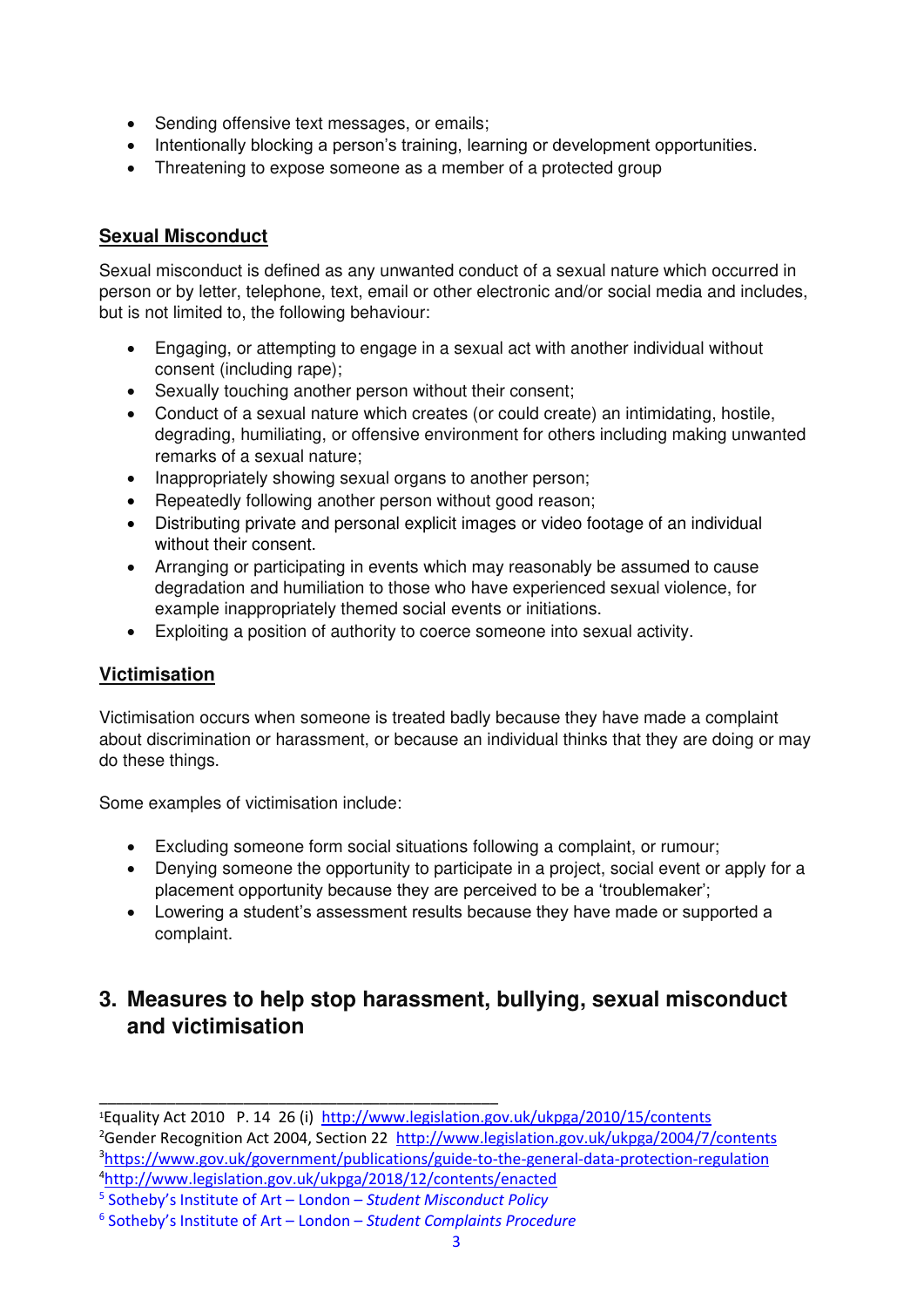Institute students, faculty and staff have a responsibility to help create and maintain a working and learning environment free of harassment, bullying, sexual misconduct and victimisation. You can help to do this by:

- always treating your fellow students and colleagues with dignity and respect;
- taking a stand if you think inappropriate jokes or comments are being made;
- being clear with others when you find their behaviour to be unacceptable;
- being conscious about your own behaviour and how it might affect other people;
- intervening, if possible, to stop harassment, bullying, sexual misconduct and victimisation and providing support to recipients;
- making it clear that you find harassment, bullying, sexual misconduct and victimisation unacceptable;
- reporting harassment, bullying, sexual misconduct and victimisation to Institute faculty and staff members and supporting the Institute in the investigation of complaints; and
- if a complaint of harassment, bullying or sexual misconduct is made, not prejudging or victimising the complainant or alleged harasser.

#### **Confidentiality**

It is essential for all of those involved in informal and formal complaints procedures to maintain appropriate confidentiality. Cases relating to harassment, bullying, sexual misconduct and victimisation may be of an extremely sensitive nature and information will only be shared with relevant individuals with the agreement of the reporting party. SIAL reserves the right to share information in exceptional circumstances where disclosure is necessary to protect any individual or the SIAL community from harm. Any individuals involved in any part of the process – either in relation to those seeking support or those submitting a complaint - must keep information that is disclosed to them confidential. Any unauthorised disclosure of confidential information will be considered a policy violation and will be addressed accordingly. Throughout all proceedings, SIAL will act in compliance with the General Data Protection Regulation  $(GDPR)^3$  and Data Protection Act 2018<sup>4</sup>.

## **4. Procedure**

#### **a) Informal Resolution Stage**

It may be appropriate to use a Local Informal Resolution in order to resolve concerns swiftly and effectively at the point at which a concern is raised, or as close to that point as possible.

Students should raise any concerns immediately and there are a number of individuals they might approach including their Programme Director or Course Leader, the Counselling and Student Support Manager, or the Director, with the aim of resolving the issue directly and informally. If the concern is about the Counselling and Student

5 Sotheby's Institute of Art – London – *Student Misconduct Policy*

<sup>1</sup>Equality Act 2010 P. 14 26 (i) <http://www.legislation.gov.uk/ukpga/2010/15/contents> <sup>2</sup>Gender Recognition Act 2004, Section 22 <http://www.legislation.gov.uk/ukpga/2004/7/contents> <sup>3</sup><https://www.gov.uk/government/publications/guide-to-the-general-data-protection-regulation> <sup>4</sup><http://www.legislation.gov.uk/ukpga/2018/12/contents/enacted>

<sup>6</sup> Sotheby's Institute of Art – London – *Student Complaints Procedure*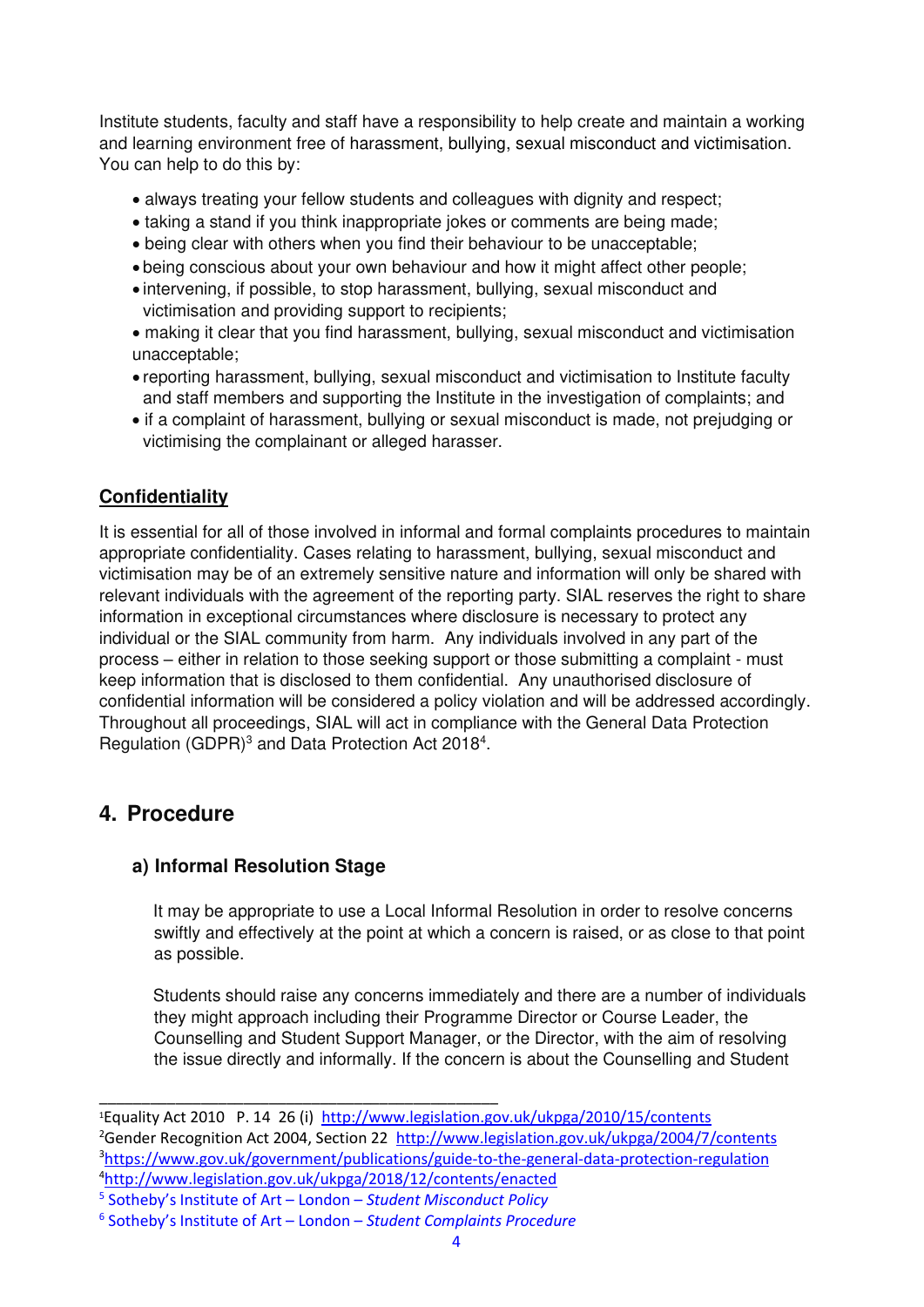Support Manager, the Director should be contacted. If the complaint relates to a member of faculty or staff, students may approach the Head of Human Resources. In order to raise a concern, students may choose to use the Disclosure of Misconduct Form (see Appendix 2).

Once a complaint has been raised, a meeting will be arranged within 10 Days. At the meeting the student will be asked to discuss the nature of the complaint, steps taken to resolve this, if appropriate, and the outcome sought.

Where a student concern has been resolved locally, the member(s) of faculty or staff involved will communicate the resolution to the student

#### **b) Formal Procedure**

Where it has not been possible to resolve matters to the student's satisfaction, or where cases are too serious to consider within the Local Resolution Stage, they will be referred to the Director's Office. The Director (or his / her Deputy) will consider whether the case should be referred to the Student Misconduct Committee and whether an investigation is to be commissioned under section 18 of the Student Misconduct Policy. The Director will determine, who will be the Investigating Officer(s). Where an allegation is against a member of faculty or staff, Human Resources will be involved at all stages of the process. If the allegation is against the Director, it should be referred to the Governing Body via the Clerk of the Governing Body.

The Formal Procedure will normally be adopted where the allegation is serious, or if it continues after the Local Resolution Stage has been used.

Throughout the Formal Procedure Stage the Registrar will ensure that all meetings are documented.

Please note that with cases where a person, or people, are at risk or that there is reasonable suspicion that a crime has been committed, then the case may be referred to the police following consultation with the complainant. In line with the UUK Guidance on 'Handling Alleged Student Misconduct which may also Constitute a Criminal Offence' (2016), in the event of any police investigation of a reported complaint, the criminal process takes priority. There would be no internal duplication of that process and no other process would operate at the same time. Consequently, if the matter is being dealt with under the criminal process, then save for taking any necessary precautionary action to safeguard students and staff, any internal disciplinary process would be suspended until the criminal process is at an end.

See Appendix 1 for a flow chart of disclosure.

#### **5. False Allegations**

<sup>2</sup>Gender Recognition Act 2004, Section 22 <http://www.legislation.gov.uk/ukpga/2004/7/contents> <sup>3</sup><https://www.gov.uk/government/publications/guide-to-the-general-data-protection-regulation> <sup>4</sup><http://www.legislation.gov.uk/ukpga/2018/12/contents/enacted>

<sup>1</sup>Equality Act 2010 P. 14 26 (i) <http://www.legislation.gov.uk/ukpga/2010/15/contents>

<sup>5</sup> Sotheby's Institute of Art – London – *Student Misconduct Policy*

<sup>6</sup> Sotheby's Institute of Art – London – *Student Complaints Procedure*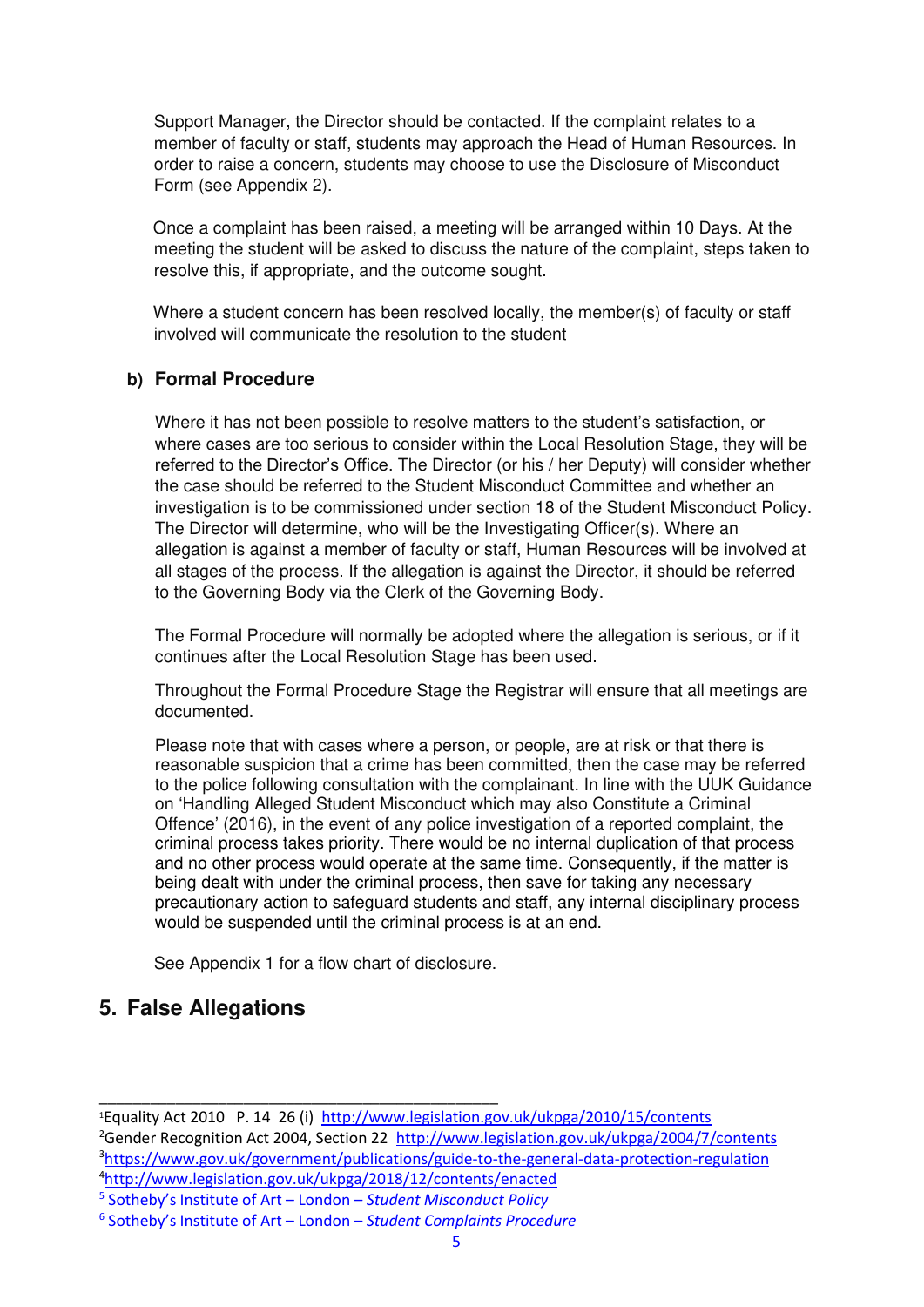Complaints of harassment, bullying, sexual misconduct and victimisation are taken extremely seriously by the Institute. If it is discovered that a student has made a false, malicious or mischievous complaint then they will be dealt with in accordance with the Institute's Student Misconduct Policy.

## **6. Anonymous Disclosure**

Sotheby's Institute of Art – London will evaluate whether to investigate anonymous reports on a case by case basis. If such cases are investigated, it must be recognised that anonymous disclosure will inevitably limit both the scope of any investigation and also the scope of any subsequent outcome.

## **Sources of Advice and Help**

If you believe that you are being harassed, there are a number of options to consider. Each case will be different and is dependent on the individual student's circumstances. You are advised to seek advice from a member of faculty or staff at the Institute or a member of the Student Support team. You are advised to act promptly and should not feel the unwanted behaviour is your fault, or that you have to wait until the situation is intolerable.

The Student Support team can be contacted via email at: [student.support@sia.edu](mailto:student.support@sia.edu) or the Registrar at *i.foy[@sia.edu](mailto:j.foy@sia.edu)* 

You may also need to report serious criminal offences to the police and the following information may be of help -

#### **Reporting to the police**

Sexual assault and rape are serious criminal offences. You can choose to report them to the police, who have the authority and resources to investigate. You can report a rape at any time, including many years after the event.

- The Metropolitan Police provide a number of ways in which you can report sexual [offences](https://www.met.police.uk/advice/advice-and-information/rsa/rape-and-sexual-assault/how-to-report-rape-and-sexual-assault/)
- If you are in immediate danger call **999** and ask for the police.
- You can also report a crime and [submit a report online,](https://www.met.police.uk/ro/report/ocr/af/how-to-report-a-crime/) rather than speaking directly to a police officer. All reports made using this service are reviewed by the 24/7 contact centre within a few hours and an officer will get back to you in a maximum of two days (although usually quicker).
- Call the police on [101](tel:101) and report what happened or just get some advice. If you're deaf or hard of hearing, use the police textphone service on 18001 101.
- **Visit a police station. If you'd like to speak to an officer in person, safe and comfortable environments are provided at all police stations.**

<sup>1</sup>Equality Act 2010 P. 14 26 (i) <http://www.legislation.gov.uk/ukpga/2010/15/contents> <sup>2</sup>Gender Recognition Act 2004, Section 22 <http://www.legislation.gov.uk/ukpga/2004/7/contents> <sup>3</sup><https://www.gov.uk/government/publications/guide-to-the-general-data-protection-regulation> <sup>4</sup><http://www.legislation.gov.uk/ukpga/2018/12/contents/enacted>

<sup>5</sup> Sotheby's Institute of Art – London – *Student Misconduct Policy*

<sup>6</sup> Sotheby's Institute of Art – London – *Student Complaints Procedure*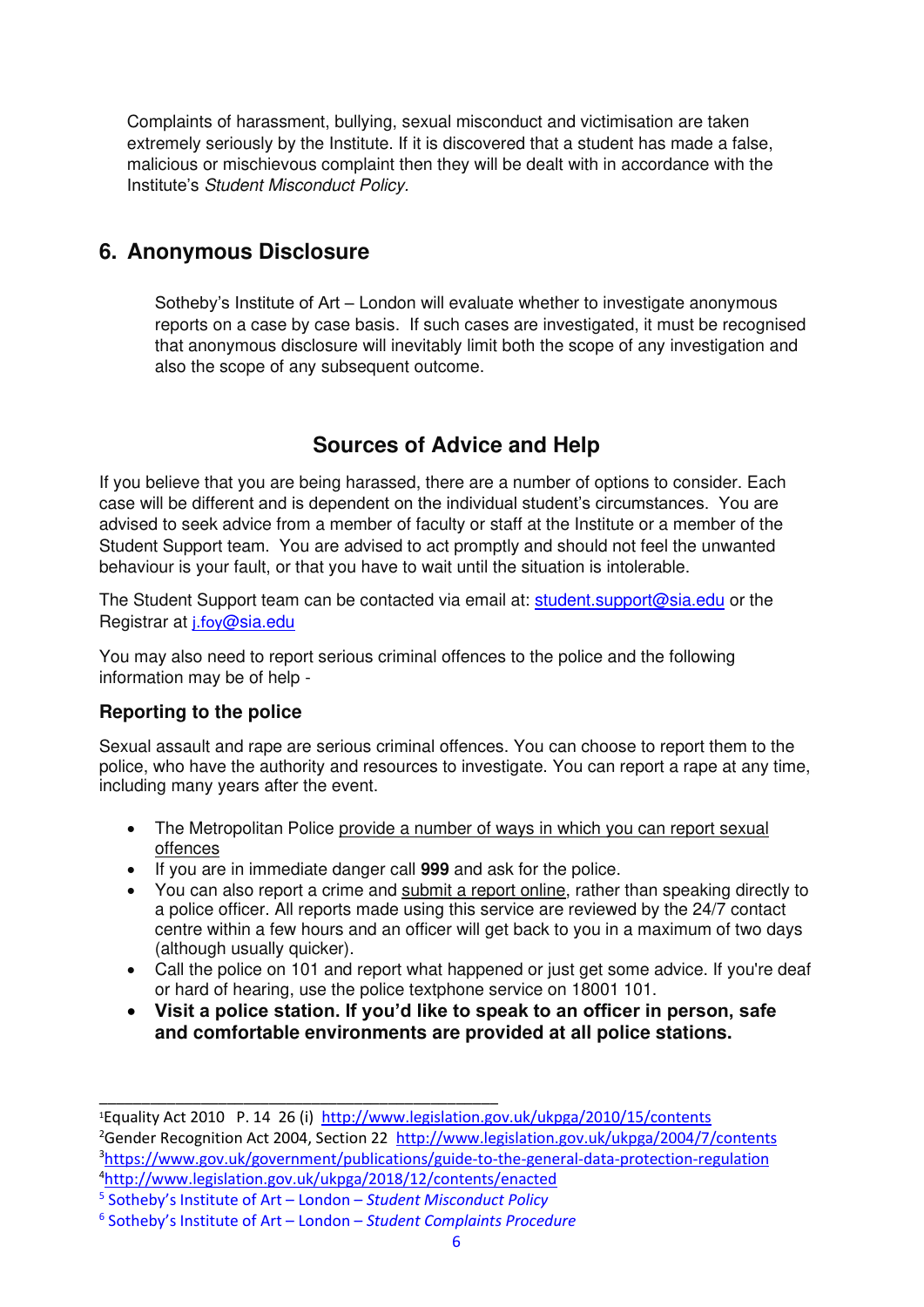#### **Additional areas of support**

[Police \(Opens in a new tab or window\)](https://www.police.uk/)  Practical information about reporting incidents and the police force in your area.

[Citizens Advice \(Opens in a new tab or window\)](https://www.citizensadvice.org.uk/law-and-courts/discrimination/hate-crime/) 

Citizens Advice has more information about what you can do if you've experienced, or know someone who has experienced, a hate incident or crime. Hate incidents and hate crime happen because of prejudice or hostility based on a person's disability, race, religion, sexual orientation or transgender identity.

[Rape Crisis England and Wales \(Opens in a new tab or window\)](https://rapecrisis.org.uk/get-help/)  Rape Crisis can help you find a Rape Crisis Centre, get online emotional support, or find information and self-help tools.

[Stonewall \(Opens in a new tab or window\)](https://www.stonewall.org.uk/help-advice/whats-my-area)  Stonewall can help you find LGBT support services and community groups that are local to you.

[TellMama \(Opens in a new tab or window\)](https://tellmamauk.org/) 

TellMama offers a secure service that allows people from across England to report any form of anti-Muslim abuse.

[Disability Rights UK \(Opens in a new tab or window\)](https://www.disabilityrightsuk.org/how-we-can-help/helplines/disabled-students-helpline) 

Disability Rights UK has a disabled students' helpline, providing advice to disabled students studying in England. They also campaign to improve disabled people's rights and to tackle hostility, bullying and hate crime.

[Community Security Trust \(Opens in a new tab or window\)](https://cst.org.uk/)  The Community Security Trust is a charity that protects British Jews from antisemitism.

#### **Reporting to the Governing Body**

An annual report will be submitted to the Institute's Governing Body, detailing the number of cases that have been addressed under this policy and the nature of any resolution or disciplinary outcome.

Equality Act 2010 P. 14 26 (i) <http://www.legislation.gov.uk/ukpga/2010/15/contents> Gender Recognition Act 2004, Section 22 <http://www.legislation.gov.uk/ukpga/2004/7/contents> <https://www.gov.uk/government/publications/guide-to-the-general-data-protection-regulation> <http://www.legislation.gov.uk/ukpga/2018/12/contents/enacted>

5 Sotheby's Institute of Art – London – *Student Misconduct Policy*

<sup>6</sup> Sotheby's Institute of Art – London – *Student Complaints Procedure*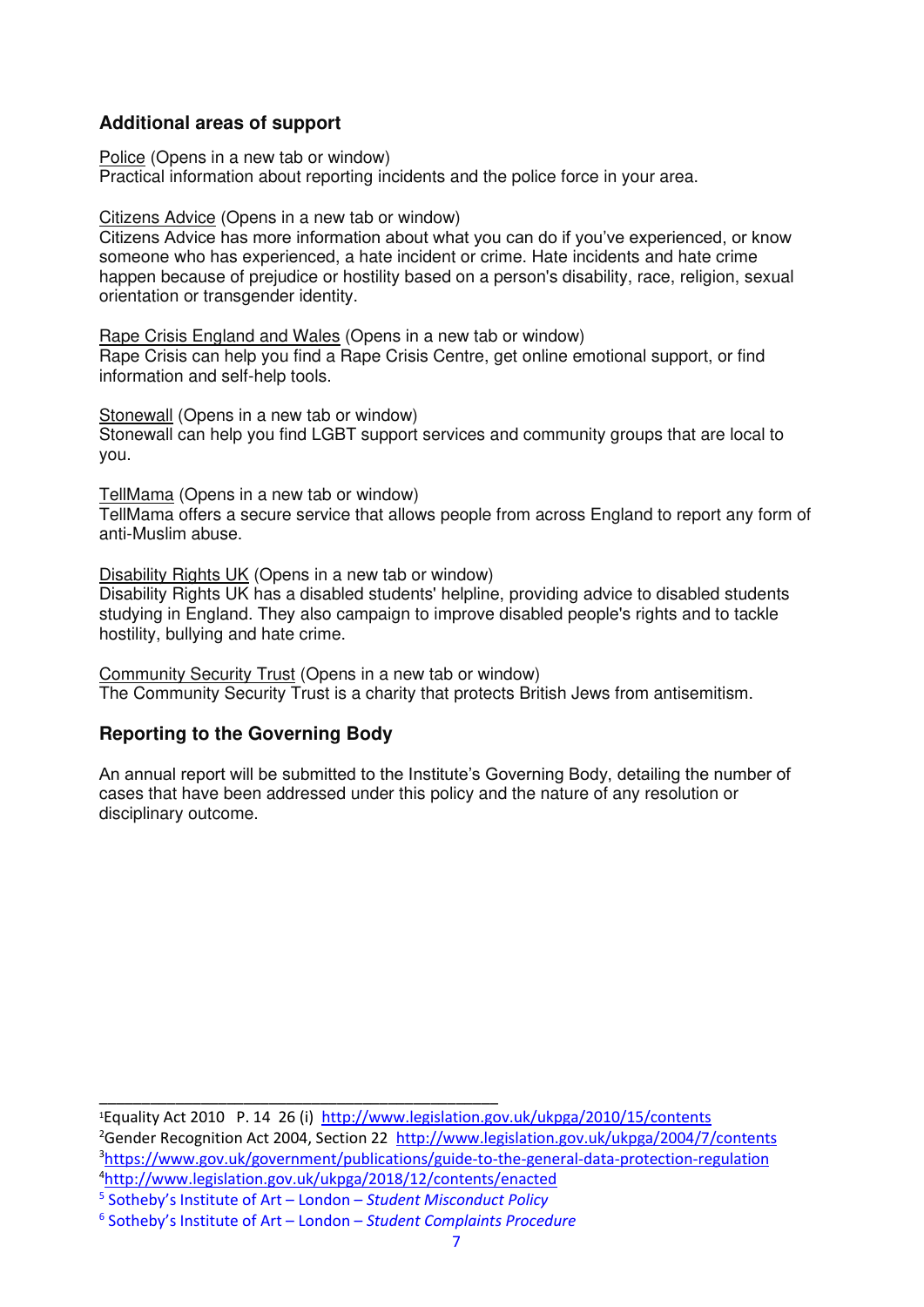#### **Appendix 1**

**Disclosure of alleged harassment, bullying, sexual misconduct and victimisation – Flowchart for students making disclosures**



relevant committee

Student Misconduct Committee and Student Misconduct Policy followed

Complaints Committee and Complaints Policy followed